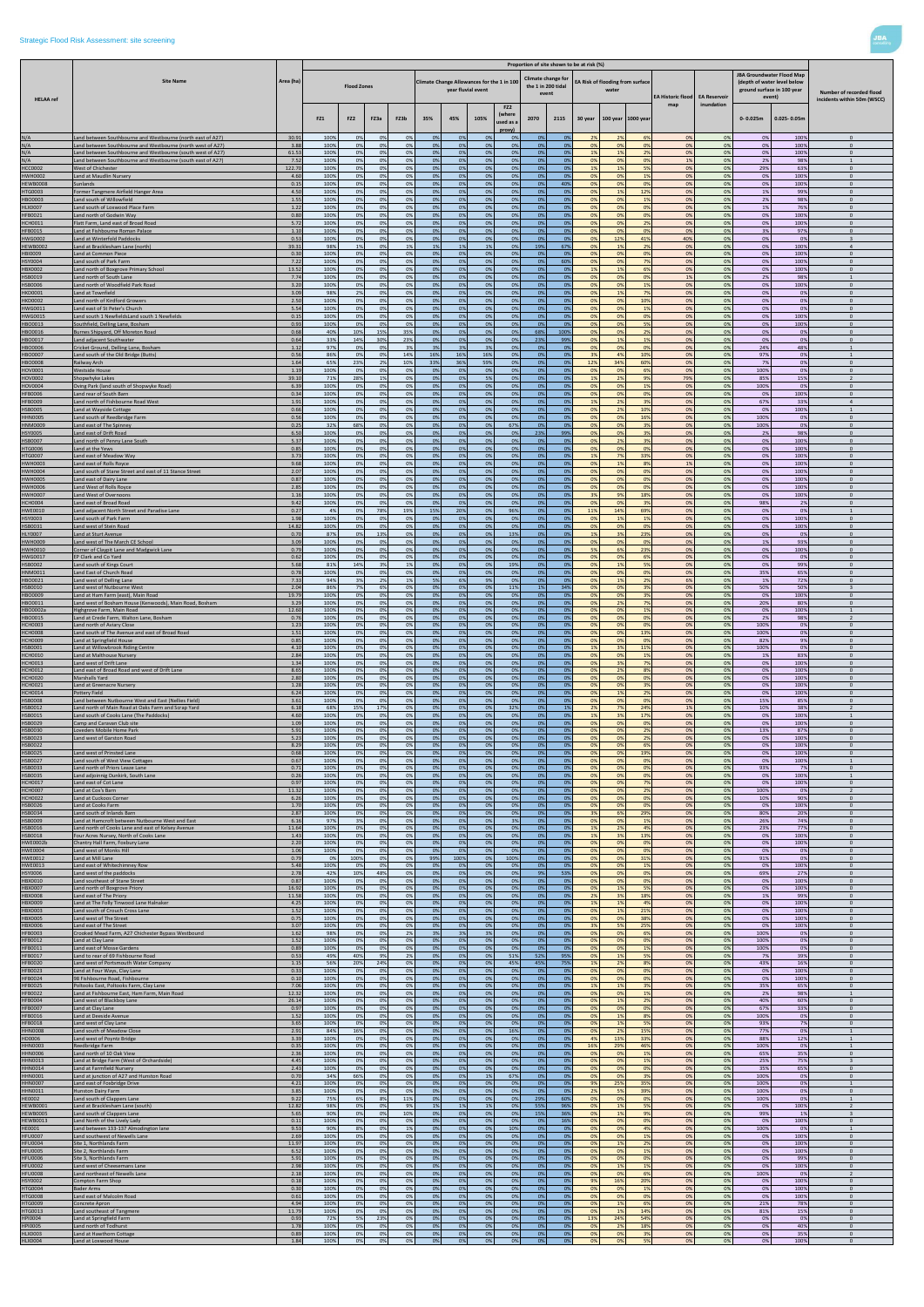|                                  |                                                                                                        |                 |              |                    |           |           |           |                                            |                    |                                        |                                                   |             | Proportion of site shown to be at risk (%) |           |                                  |                          |                      |              |                                                                                                         | Number of recorded flood<br>incidents within 50m (WSCC) |
|----------------------------------|--------------------------------------------------------------------------------------------------------|-----------------|--------------|--------------------|-----------|-----------|-----------|--------------------------------------------|--------------------|----------------------------------------|---------------------------------------------------|-------------|--------------------------------------------|-----------|----------------------------------|--------------------------|----------------------|--------------|---------------------------------------------------------------------------------------------------------|---------------------------------------------------------|
|                                  | <b>Site Name</b>                                                                                       | Area (ha)       |              | <b>Flood Zones</b> |           |           |           | Climate Change Allowances for the 1 in 100 | year fluvial event |                                        | Climate change for<br>the 1 in 200 tidal<br>event |             |                                            | water     | EA Risk of flooding from surface | <b>EA Historic flood</b> | <b>EA Reservoir</b>  |              | <b>JBA Groundwater Flood Map</b><br>(depth of water level below<br>ground surface in 100 year<br>event) |                                                         |
| <b>HELAA</b> ref                 |                                                                                                        |                 | FZ1          | FZ <sub>2</sub>    | FZ3a      | FZ3b      | 35%       | 45%                                        | 105%               | FZ <sub>2</sub><br>(where<br>used as a | 2070                                              | 2115        | 30 year                                    |           | 100 year 1000 year               | map                      | inundation           | $0 - 0.025m$ | $0.025 - 0.05m$                                                                                         |                                                         |
| <b>HLX0002</b>                   | Land west of Guildford Road                                                                            | 2.05            | 100%         | 0%                 | 0%        | 0%        | 0%        | 0%                                         | 0 <sup>9</sup>     | proxy]<br>0%                           | 0%                                                | - 0%        | -09                                        | 0%        | 0%                               | 0%                       | 0%                   | 0%           | 779                                                                                                     | $\mathbf{0}$                                            |
| <b>HLX0005</b>                   | Land to rear of Black Hall                                                                             | 0.87            | 100%         | 0%                 | 0%        | 0%<br>0%  | 0%        | 0%<br>0%                                   | 0%                 | 0%<br>0%                               | 0%                                                | 0%          | 0%                                         | 0%<br>0%  | 0%<br>0%                         | 0%                       | 0%                   | 0%           | 100%                                                                                                    | $\overline{0}$                                          |
| <b>HLX0006</b><br>HLX0010        | Land north of Little Garton<br>Land south of Farm Close                                                | 0.45<br>2.71    | 100%<br>80%  | 0%<br>0%           | 0%<br>20% | 0%        | 0%<br>17% | 18%                                        | 0%<br>20%          | 0%                                     | 0%<br>-0%                                         | 0%<br>0%    | 0%<br>18%                                  | 19%       | 21%                              | 0%<br>0%                 | 0%<br>0%             | 0%<br>0%     | 10%<br>0%                                                                                               | $\overline{0}$<br>$\mathbf{0}$                          |
| HLX0013<br>HBI0024               | Land east of Pond Copse Lane<br>Land west of Chaffinch Close, Burlow Close and Florence Close          | 2.77<br>6.64    | 100%<br>100% | 0%<br>0%           | 0%<br>0%  | 0%<br>0%  | 0%<br>0%  | 0%<br>0%                                   | 0%<br>0%           | 0%<br>0%                               | 0%<br>0%                                          | 0%<br>0%    | 0%<br>0%                                   | 0%<br>1%  | 1%<br>5%                         | 0%<br>0%                 | 0%<br>0%             | 0%<br>0%     | 19%<br>100%                                                                                             | $\overline{0}$<br>$\overline{\mathbf{3}}$               |
| HBI0025                          | Land west and south of Russell's Garden Centre                                                         | 3.91            | 100%         | 0%                 | 0%        | 0%        | 0%        | 0%                                         | 0%                 | 0%                                     | 0%                                                | 0%          | 0 <sup>9</sup>                             | 0%        | 0%                               | 0%                       | 0%                   | 0%           | 100%                                                                                                    | $\Omega$                                                |
| HBI0026<br>HBI0002               | and at Russell's Garden Centre.<br>Land east of Birdham                                                | 0.81<br>3.92    | 100%<br>100% | 0%<br>0%           | 0%<br>0%  | 0%<br>0%  | 0%<br>0%  | 0%<br>0%                                   | 0%<br>0%           | 0%<br>0%                               | 0%<br>0%                                          | 0%<br>0%    | 0%<br>0%                                   | 0%<br>0%  | 0%<br>1%                         | 0%<br>0%                 | 0%<br>0%             | 0%<br>0%     | 100%<br>100%                                                                                            | $\mathbf{0}$<br>$\Omega$                                |
| HBI0027                          | Land east of Westlands                                                                                 | 17.60           | 100%         | 0%                 | 0%        | 0%        | 0%        | 0%                                         | 0%                 | 0%                                     | 0%                                                | 1%          | 0%                                         | 0%        | 1%                               | 0%                       | 0%                   | 0%           | 99%                                                                                                     | $\overline{0}$                                          |
| <b>HCC0038</b><br><b>HCC0039</b> | and of new Bridge Farm<br>Land east of Salthill Road                                                   | 11.25<br>31.83  | 100%<br>100% | 0%<br>0%           | 0%<br>0%  | 0%<br>0%  | 0%<br>0%  | 0%<br>0%                                   | 0%<br>0%           | 0%<br>0%                               | 0%<br>0%                                          | 0%<br>0%    | 0%<br>0%                                   | 0%<br>1%  | 0%<br>4%                         | 0%<br>0%                 | 0%<br>0%             | 11%<br>0%    | 89%<br>66%                                                                                              | $\mathbf{0}$<br>$\Omega$                                |
| <b>HCC0040</b>                   | Metro House, Northgate                                                                                 | 0.41            | 95%          | 5%                 | 0%        | 0%        | 13%       | 13%                                        | 14%                | 0%                                     | 0%                                                | 0%          | 0%                                         | 0%        | 0%                               | 0%                       | 0%                   | 100%         | 0%                                                                                                      | $\mathbf{0}$                                            |
| <b>HCH0023</b><br><b>HCH0024</b> | Land to the rear of Far Close and Oaklands<br>and at Scants Road West                                  | 1.49<br>2.67    | 100%<br>100% | 0%<br>0%           | 0%<br>0%  | 0%<br>0%  | 0%<br>0%  | 0%<br>0%                                   | 0%<br>0%           | 0%<br>0%                               | 0%<br>0%                                          | 0%<br>0%    | 0%<br>0%                                   | 0%<br>0%  | 1%<br>0%                         | 0%<br>0%                 | 0%<br>0%             | 0%<br>100%   | 100%<br>0%                                                                                              | 1<br>$\mathbf{0}$                                       |
| <b>HCH0025</b><br><b>HCH0026</b> | Land at Coombe Leigh<br>Land at Marsh Lane                                                             | 0.87<br>0.23    | 100%<br>100% | 0%<br>0%           | 0%<br>0%  | 0%<br>0%  | 0%<br>0%  | 0%<br>0%                                   | 0%<br>0%           | 0%<br>0%                               | 0%<br>- 0%                                        | 0%<br>0%    | 0 <sup>9</sup><br>0%                       | 0%<br>12% | 5%<br>32%                        | 0%<br>0%                 | 0%<br>0%             | 100%<br>0%   | 0%<br>100%                                                                                              | 1<br>$\overline{0}$                                     |
| <b>HEWB0014</b>                  | South Downs Holiday Park                                                                               | 2.09            | 100%         | 0%                 | 0%        | 0%        | 0%        | 0%                                         | 0%                 | 0%                                     | 0%                                                | 6%          | 0%                                         | 0%        | 4%                               | 0%                       | 0%                   | 3%           | 97%                                                                                                     | $\overline{1}$                                          |
| <b>HFB0026</b><br><b>HFB0027</b> | and south of Lower Turnpike Nursery<br>Land at Lawrence Farm                                           | 1.72<br>3.73    | 77%<br>94%   | 6%<br>4%           | 16%<br>2% | 0%<br>0%  | 0%<br>0%  | 0%<br>0%                                   | 0%<br>0%           | 0%<br>0%                               | 22%<br>- 7%                                       | 100%<br>78% | 1%<br>1%                                   | 4%<br>4%  | 10%<br>9%                        | 0%<br>0%                 | 0%<br>0%             | 100%<br>100% | 0%<br>0%                                                                                                | $\mathbf{0}$<br>$\mathbf{0}$                            |
| <b>HHN0015</b>                   | Hunston Village Diary/ Land west of Poyntz Bridge                                                      | 1.90            | 100%         | 0%                 | 0%        | 0%        | 0%        | 0%                                         | 0%                 | 0%                                     | 0%                                                | 0%          | 0%                                         | 0%        | 5%                               | 0%                       | 0%                   | 0%           | 100%                                                                                                    | $\mathbf{0}$                                            |
| <b>HLV0007</b><br><b>HLX0014</b> | Raughmere Farm<br>Land at Woolspinners                                                                 | 17.03<br>0.20   | 100%<br>100% | 0%<br>0%           | 0%<br>0%  | 0%<br>0%  | 0%<br>0%  | 0%<br>0%                                   | 0%<br>0%           | 0%<br>0%                               | 0%<br>0%                                          | 0%<br>0%    | 0%<br>0 <sup>9</sup>                       | 0%<br>0%  | 1%<br>0%                         | 0%<br>0%                 | 0%<br>0%             | 0%<br>0%     | 10%<br>100%                                                                                             | $\mathbf{0}$<br>$\Omega$                                |
| HNM0019                          | Land at Stoney Meadow Farm                                                                             | 15.38           | 96%          | 4%                 | 0%        | 0%        | 0%        | 0%                                         | 0%                 | 4%                                     | - 0%                                              | 0%          | 0%                                         | 0%        | 2%                               | 0%                       | 0%                   | 100%         | 0%                                                                                                      | $\overline{0}$                                          |
| HNM0022<br>HNM0020               | Chichester Food Park - land east of grain store<br><b>Vinnetrow Business Park</b>                      | 16.50<br>2.51   | 100%<br>100% | 0%<br>0%           | 0%<br>0%  | 0%<br>0%  | 0%<br>0%  | 0%<br>0%                                   | 0%<br>0%           | 0%<br>0%                               | 0%<br>0%                                          | 0%<br>0%    | 0%<br>0%                                   | 0%<br>0%  | 3%<br>3%                         | 0%<br>0%                 | 0%<br>0%             | 100%<br>100% | 0%<br>0%                                                                                                | $\overline{0}$<br>$\mathbf{0}$                          |
| HNM0021                          | Chichester Food Park - land north of grain store                                                       | 3.48<br>2.58    | 100%<br>100% | 0%                 | 0%<br>0%  | 0%<br>0%  | 0%<br>0%  | 0%<br>0%                                   | 0%<br>0%           | 0%<br>0%                               | 0%                                                | 0%<br>0%    | 0%                                         | 3%<br>0%  | 9%<br>0%                         | 0%                       | 0%<br>0%             | 100%<br>100% | 0%                                                                                                      | $\mathbf{0}$<br>$\Omega$                                |
| HOV0016<br>HOV0017               | Land west of Gribble Lane<br>Land east of Drayton Lane                                                 | 49.09           | 89%          | 0%<br>6%           | 0%        | 5%        | 6%        | 6%                                         | 9%                 | 0%                                     | 0%<br>-0%                                         | 0%          | 0%<br>0%                                   | 1%        | 3%                               | 0%<br>5%                 | 0%                   | 100%         | 0%<br>0%                                                                                                | $\mathbf{0}$                                            |
| HSI0003<br>HSB0038               | Land west of Selsey Road and north of Keynor Lane<br>Land south Gosden Green and west of Prinsted Lane | 1.56<br>0.55    | 90%<br>100%  | 5%<br>0%           | 4%<br>0%  | 0%<br>0%  | 0%<br>0%  | 0%<br>0%                                   | 0%<br>0%           | 0%<br>0%                               | 12%<br>- 0%                                       | 19%<br>0%   | 0%<br>0%                                   | 0%<br>0%  | 0%<br>14%                        | 0%<br>0%                 | 0%<br>0%             | 32%<br>0%    | 68%<br>100%                                                                                             | $\overline{0}$<br>$\mathbf{1}$                          |
| HSB0039                          | Land west of Oaks Farm                                                                                 | 1.28            | 100%         | 0%                 | 0%        | 0%        | 0%        | 0%                                         | 0%                 | 0%                                     | 0%                                                | 0%          | 0 <sup>9</sup>                             | 0%        | 2%                               | 0%                       | 0%                   | 84%          | 15%                                                                                                     | $\Omega$                                                |
| HWH0014<br>HAP0003               | Land north of Maudlin Farm<br>South West of Chichester / Land at Lawrence Farm                         | 14.06<br>118.84 | 88%<br>66%   | 12%<br>9%          | 0%<br>17% | 0%<br>8%  | 0%<br>3%  | 0%<br>3%                                   | 0%<br>4%           | 0%<br>3%                               | 0%<br>23%                                         | 0%<br>44%   | 3%<br>1%                                   | 7%<br>2%  | 109<br>6%                        | 8%<br>0%                 | 0%<br>0%             | 18%<br>66%   | 82%<br>22%                                                                                              | $\mathbf{0}$<br>-6                                      |
| HBI0022                          | Land at Whitestone Farm                                                                                | 13.08           | 100%         | 0%                 | 0%        | 0%        | 0%        | 0%                                         | 0%                 | 0%                                     | 0%                                                | 0%          | 0%                                         | 0%        | 4%                               | 0%                       | 0%                   | 0%           | 100%                                                                                                    | 5                                                       |
| HBI0007<br>HBI0012               | and at Kelly's Nursery, Bellfield Nursery & Koolbren Nursery.<br>and at Seldens, Bell Lane             | 3.47<br>1.43    | 100%<br>100% | 0%<br>0%           | 0%<br>0%  | 0%<br>0%  | 0%<br>0%  | 0%<br>0%                                   | 0%<br>0%           | 0%<br>0%                               | 0%<br>0%                                          | 0%<br>0%    | 0%<br>0%                                   | 0%<br>0%  | 0%<br>0%                         | 0%<br>0%                 | 0%<br>0%             | 0%<br>0%     | 100%<br>100%                                                                                            | $\overline{2}$<br>$\overline{2}$                        |
| <b>HCC0035</b><br><b>HCC0042</b> | Land at The Tannery, Westgate<br>Land adjacent to Chichester Nursery School                            | 0.66<br>0.29    | 86%<br>24%   | 9%<br>76%          | 0%<br>0%  | 5%<br>0%  | 11%<br>0% | 11%<br>0%                                  | 12%<br>0%          | 0%<br>0%                               | 0%<br>0%                                          | 0%<br>0%    | 0%<br>0 <sup>9</sup>                       | 0%<br>0%  | 3%<br>6%                         | 0%<br>0%                 | 0%<br>0%             | 100%<br>100% | 0%<br>0%                                                                                                | $\overline{0}$<br>$\Omega$                              |
| HD0007                           | and north of Wiston Avenue                                                                             | 0.44            | 20%          | 80%                | 0%        | 0%        | 0%        | 0%                                         | 0%                 | 0%                                     | 0%                                                | 0%          | 0%                                         | 0%        | 0%                               | 0%                       | 0%                   | 100%         | 0%                                                                                                      | $\mathbf{0}$                                            |
| <b>HNM0003</b><br>HOV0007        | Land east of Hermitage Close<br>Drayton Depot, Drayton Lane                                            | 1.42<br>3.09    | 100%<br>100% | 0%<br>0%           | 0%<br>0%  | 0%<br>0%  | 0%<br>0%  | 0%<br>0%                                   | 0%<br>0%           | 0%<br>0%                               | 0%<br>0%                                          | 0%<br>0%    | 0%<br>0%                                   | 3%<br>0%  | 14%<br>8%                        | 0%<br>0%                 | 0%<br>0%             | 100%<br>100% | 0%<br>0%                                                                                                | $\Omega$<br>$\mathbf{0}$                                |
| <b>HOV0005</b>                   | Drayton Manor Former Landfill Site                                                                     | 21.71           | 99%          | 1%                 | 0%        | 0%        | 0%        | 0%                                         | 1%                 | 0%                                     | 0%                                                | 0%          | 19                                         | 2%        | 5%                               | 0%                       | 0%                   | 64%          | 36%                                                                                                     | $\mathbf{0}$                                            |
| <b>HTG0005</b><br>HWW0008        | Land at City Fields Way (East of Fire Depot)<br>Land North of Summerfield Road                         | 2.01<br>0.76    | 100%<br>100% | 0%<br>0%           | 0%<br>0%  | 0%<br>0%  | 0%<br>0%  | 0%<br>0%                                   | 0%<br>0%           | 0%<br>0%                               | 0%<br>0%                                          | 0%<br>0%    | 2%<br>0%                                   | 17%<br>0% | 44%<br>11%                       | 0%<br>0%                 | 0%<br>0%             | 0%<br>0%     | 61%<br>100%                                                                                             | $\mathbf{0}$<br>$\overline{0}$                          |
| <b>HWI0001</b>                   | Land at the Boatyard                                                                                   | 0.89            | 100%         | 0%                 | 0%        | 0%        | 0%        | 0%                                         | 0%                 | 0%                                     | 0%                                                | 5%          | 0%                                         | 1%<br>5%  | 10%                              | 0%                       | 0%                   | 0%           | 50%                                                                                                     | $\overline{0}$                                          |
| HWG0018<br>HWG0003               | and at Coed Afal<br>Land south of Meadow Bank                                                          | 3.31<br>1.18    | 74%<br>100%  | 23%<br>0%          | 0%<br>0%  | 3%<br>0%  | 7%<br>0%  | 7%<br>0%                                   | 11%<br>0%          | 0%<br>0%                               | 0%<br>0%                                          | 0%<br>0%    | 1%<br>0%                                   | 0%        | 11%<br>0%                        | 26%<br>0%                | 0%<br>0%             | 0%<br>0%     | 30%<br>0%                                                                                               | $\mathbf{0}$<br>$\Omega$                                |
| <b>HKD0008</b><br><b>HKD0005</b> | Land at Cornwood/School Court<br>Land at Brookside                                                     | 0.25<br>0.25    | 100%<br>100% | 0%<br>0%           | 0%<br>0%  | 0%<br>0%  | 0%<br>0%  | 0%<br>0%                                   | 0%<br>0%           | 0%<br>0%                               | 0%<br>0%                                          | 0%<br>0%    | 0%<br>45%                                  | 1%<br>71% | 2%<br>97%                        | 0%<br>0%                 | 0%<br>0%             | 0%<br>0%     | 0%<br>0%                                                                                                | $\overline{0}$<br>$\Omega$                              |
| <b>HLY0009</b>                   | Land to the North of Linchmere Road                                                                    | 1.35            | 100%         | 0%                 | 0%        | 0%        | 0%        | 0%                                         | 0%                 | 0%                                     | 0%                                                | 0%          | 0%                                         | 0%        | 6%                               | 0%                       | 0%                   | 0%           | 0%                                                                                                      | $\mathbf{0}$                                            |
| HSB0017<br>HBO0022               | Land east of Kelsey Avenue<br>The French Gardens                                                       | 1.56<br>1.12    | 100%<br>100% | 0%<br>0%           | 0%<br>0%  | 0%<br>0%  | 0%<br>0%  | 0%<br>0%                                   | 0%<br>0%           | 0%<br>0%                               | 0%<br>0%                                          | 0%<br>0%    | 0%<br>0%                                   | 0%<br>0%  | 1%<br>1%                         | 0%<br>0%                 | 0%<br>0%             | 7%<br>1%     | 93%<br>99%                                                                                              | $\overline{0}$<br>$\overline{1}$                        |
| <b>HBI0008</b>                   | Land at Rowan Nursery                                                                                  | 1.01            | 100%         | 0%                 | 0%        | 0%        | 0%        | 0%                                         | 0%                 | 0%                                     | -0%                                               | 0%          | 0%                                         | 0%        | 0%                               | 0%                       | 0%                   | 0%           | 100%                                                                                                    | $\overline{4}$                                          |
| HBI0014<br>HBI0017               | Land at Tawny Nurseries<br>Land west of the Salting                                                    | 3.18<br>1.01    | 100%<br>100% | 0%<br>0%           | 0%<br>0%  | 0%<br>no  | 0%<br>0%  | 0%<br>n%                                   | 0%<br>0%           | 0%<br>$\Omega\%$                       | 0 <sup>9</sup><br>0 <sup>9</sup>                  | 0%<br>no    | 0 <sup>9</sup>                             | 0%<br>0%  | 2%<br>10 <sub>4</sub>            | 0%                       | 0%<br>0 <sup>9</sup> | 0%<br>0%     | 100%<br>100%                                                                                            | $\overline{7}$<br>$\mathbf{0}$                          |
| HBI0016                          | Land west of the Saltings                                                                              | 0.72            | 100%         | 0%                 | 0%        | 0%        | 0%        | 0%                                         | 0%                 | 0%                                     | 0%                                                | 0%          | $\Omega$                                   | 0%        | 0%<br>8%                         | 0%                       | 0%                   | 0%           | 100%                                                                                                    | $\Omega$<br>$\mathbf{0}$                                |
| HBI0019<br><b>HBI0028</b>        | Chichester Marina<br>Pinks Four, Bell Lane                                                             | 27.73<br>1.30   | 34%<br>100%  | 4%<br>0%           | 17%<br>0% | 46%<br>0% | 0%<br>0%  | 0%<br>0%                                   | 0%<br>0%           | 0%<br>0%                               | 63%<br>0%                                         | 87%<br>0%   | 0%<br>0%                                   | 1%<br>3%  | 7%                               | 0%<br>0%                 | 4%<br>0%             | 0%<br>0%     | 7%<br>100%                                                                                              | $\overline{0}$                                          |
| HD0003<br>HBI0023                | <b>Windmill Smallholdings</b><br><b>Wophams Lane Nursery</b>                                           | 0.41<br>8.09    | 100%<br>100% | 0%<br>0%           | 0%<br>0%  | 0%<br>0%  | 0%<br>0%  | 0%<br>0%                                   | 0%<br>0%           | 0%<br>0%                               | 0%<br>-0%                                         | 0%<br>0%    | 0%<br>0%                                   | 1%<br>0%  | 33%<br>2%                        | 0%<br>0%                 | 0%<br>36%            | 100%<br>0%   | 0%<br>99%                                                                                               | $\mathbf{0}$<br>$\mathbf{0}$                            |
| HNM0012                          | Land at Lowlands                                                                                       | 2.13            | 100%         | 0%                 | 0%        | 0%        | 0%        | 0%                                         | 0%                 | 0%                                     | 0%                                                | 0%          | 1%                                         | 3%        | 8%                               | 0%                       | 0%                   | 100%         | 0%                                                                                                      | $\mathbf{0}$                                            |
| <b>HHN0012</b><br>HNM0017        | Land at Chrislee<br>Land south of Bognor Road                                                          | 1.69<br>13.41   | 100%<br>91%  | 0%<br>9%           | 0%<br>0%  | 0%<br>0%  | 0%<br>0%  | 0%<br>0%                                   | 0%<br>0%           | 0%<br>9%                               | 0%<br>0%                                          | 0%<br>0%    | 0%<br>0 <sup>9</sup>                       | 0%<br>0%  | 1%<br>1%                         | 0%<br>0%                 | 0%<br>0%             | 92%<br>100%  | 8%<br>0%                                                                                                | $\mathbf{0}$<br>$\Omega$                                |
| HNM0016                          | Land at Deltoid Field, east of Vinnetrow Road                                                          | 2.00            | 100%         | 0%                 | 0%        | 0%        | 0%        | 0%                                         | 0%                 | 0%                                     | - 09                                              | 0%          | 0%                                         | 0%        | 3%                               | 0%                       | 0%                   | 100%         | 0%                                                                                                      | $\mathbf{0}$                                            |
| HNM0013<br>HNM0008               | Land at Charmans, north of Lagness Road<br>Land between North Mundham and Runctor                      | 6.64<br>6.44    | 85%<br>38%   | 15%<br>53%         | 0%<br>0%  | 0%<br>8%  | 0%<br>0%  | 0%<br>0%                                   | 0%<br>0%           | 15%<br>54%                             | 0%<br>0%                                          | 0%<br>1%    | 19<br>1%                                   | 2%<br>3%  | 6%<br>15%                        | 0%<br>0%                 | 0%<br>0%             | 100%<br>100% | 0%<br>0%                                                                                                | $\Omega$<br>$\mathbf{0}$                                |
| HNM0007<br>HNM0005               | Land north of Brook Cottage and south of Lagness Road                                                  | 0.59<br>5.83    | 98%          | 2%<br>0%           | 0%<br>0%  | 0%        | 0%<br>0%  | 0%<br>0%                                   | 0%<br>0%           | 2%                                     | 0%                                                | 0%          | 0%                                         | 0%<br>2%  | 0%                               | 0%                       | 0%                   | 100%<br>100% | 0%                                                                                                      | $\mathbf{0}$<br>$\mathbf{0}$                            |
| HNM0002                          | Land to the south of Lowlands (Pigeon House Farm)<br>Land south of Stoney Meadow Farm                  | 0.74            | 100%<br>100% | 0%                 | 0%        | 0%<br>0%  | 0%        | 0%                                         | 0%                 | 0%<br>0%                               | 0%<br>0%                                          | 0%<br>0%    | 1%<br>0%                                   | 0%        | 4%<br>1%                         | 0%<br>0%                 | 0%<br>0%             | 100%         | 0%<br>0%                                                                                                | $\overline{0}$                                          |
| HWW0009<br>HWW0004               | Land at Bramber Plant Centre<br>Land at Eli's Lodge                                                    | 1.06<br>0.73    | 100%<br>95%  | 0%<br>0%           | 0%<br>0%  | 0%<br>5%  | 0%<br>1%  | 0%<br>1%                                   | 0%<br>1%           | 0%<br>0%                               | 0%<br>99%                                         | 0%<br>100%  | 0%<br>0%                                   | 0%<br>3%  | 1%<br>16%                        | 0%<br>0%                 | 0%<br>0%             | 0%<br>0%     | 100%<br>100%                                                                                            | $\overline{2}$<br>$\overline{0}$                        |
| HWW0002                          | Land west of Church Road                                                                               | 11.78           | 99%          | 0%                 | 0%        | 1%        | 0%        | 0%                                         | 0%                 | 0%                                     | 0%                                                | 100%        | 0%                                         | 0%        | 5%                               | 0%                       | 0%                   | 0%           | 100%                                                                                                    | $\Omega$                                                |
| <b>HTG0015</b><br>HWH0001b       | Land at Tangmere Airfield<br>Land north of Madgwick Lane (NE Chichester SDL)                           | 17.64<br>96.59  | 100%<br>62%  | 0%<br>13%          | 0%<br>22% | 0%<br>2%  | 0%<br>29% | 0%<br>31%                                  | 0%<br>35%          | 0%<br>0%                               | - 0%<br>0%                                        | 0%<br>0%    | 2%<br>2%                                   | 7%<br>4%  | 22%<br>19%                       | 0%<br>43%                | 0%<br>0%             | 100%<br>14%  | 0%<br>48%                                                                                               | $\overline{0}$<br>$\overline{1}$                        |
| <b>HOV0009</b>                   | The Fuel Depot, Bognor Road                                                                            | 4.87            | 76%          | 24%                | 0%        | 0%        | 0%        | 0%                                         | 7%                 | 21%                                    | 0%                                                | 0%          | 0%                                         | 1%        | 11%                              | 0%                       | 0%                   | 100%         | 0%                                                                                                      | $\mathbf{0}$                                            |
| HOV0010<br><b>HLV0001</b>        | Springfield Park, Bognor Road<br>Land north of Marchwood                                               | 2.33<br>8.72    | 100%<br>100% | 0%<br>0%           | 0%<br>0%  | 0%<br>0%  | 0%<br>0%  | 0%<br>0%                                   | 0%<br>0%           | 0%<br>0%                               | 0%<br>0%                                          | 0%<br>0%    | 0%<br>0%                                   | 0%<br>0%  | 0%<br>1%                         | 0%<br>2%                 | 0%<br>0%             | 100%<br>0%   | 0%<br>0%                                                                                                | $\Omega$<br>$\mathbf{0}$                                |
| <b>HLV0003</b>                   | and at Maddox Wood, Lavant Road<br>Land north of Maddox Wood                                           | 0.60<br>2.24    | 100%<br>100% | 0%                 | 0%<br>0%  | 0%<br>0%  | 0%<br>0%  | 0%<br>0%                                   | 0%<br>0%           | 0%<br>0%                               | 0%<br>0%                                          | 0%          | 0%<br>0%                                   | 0%<br>1%  | 0%<br>5%                         | 0%<br>0%                 | 0%<br>0%             | 1%<br>5%     | 99%                                                                                                     | $\mathbf{0}$<br>$\Omega$                                |
| <b>HLV0005</b><br>HTG0016        | Old Bury Farm Units, Marsh Lane                                                                        | 0.15            | 100%         | 0%<br>0%           | 0%        | 0%        | 0%        | 0%                                         | 0%                 | 0%                                     | - 0%                                              | 0%<br>0%    | 0%                                         | 0%        | 0%                               | 0%                       | 0%                   | 100%         | 95%<br>0%                                                                                               | $\overline{0}$                                          |
| HNM0023<br>HBO0012               | Land south of Bognor Road (Brick Kiln east)<br>Land at Dolphin House Delling Lane                      | 8.39<br>0.13    | 99%<br>100%  | 1%<br>0%           | 0%<br>0%  | 0%<br>0%  | 0%<br>0%  | 0%<br>0%                                   | 0%<br>0%           | 1%<br>0%                               | 0%<br>0%                                          | 0%<br>0%    | 0%<br>0%                                   | 1%<br>0%  | 5%<br>0%                         | 0%<br>0%                 | 0%<br>0%             | 100%<br>0%   | 0%<br>100%                                                                                              | $\overline{0}$<br>$\mathbf{0}$                          |
| HSI0002                          | Lambkins                                                                                               | 1.30            | 100%         | 0%                 | 0%        | 0%        | 0%        | 0%                                         | 0%                 | 0%                                     | 0%                                                | 0%          | 0%                                         | 0%        | 1%                               | 0%                       | 0%                   | 0%           | 100%                                                                                                    | $\overline{0}$                                          |
| HSB0040<br>HWE0001               | Land at Gosden Green Nursery<br>The Foxmeadow Stud                                                     | 4.54<br>1.37    | 100%<br>100% | 0%<br>0%           | 0%<br>0%  | 0%<br>0%  | 0%<br>0%  | 0%<br>0%                                   | 0%<br>0%           | 0%<br>0%                               | 0%<br>-0%                                         | 0%<br>0%    | 0%<br>0%                                   | 0%<br>0%  | 10%<br>0%                        | 0%<br>0%                 | 0%<br>0%             | 0%<br>0%     | 100%<br>100%                                                                                            | $\Omega$<br>$\overline{0}$                              |
| <b>HCH0016</b>                   | Pottery Field (Centre and East)<br>Land at Scants Road West                                            | 1.90            | 100%<br>100% | 0%<br>0%           | 0%        | 0%<br>0%  | 0%<br>0%  | 0%<br>0%                                   | 0%<br>0%           | 0%<br>0%                               | 0%<br>0%                                          | 0%<br>0%    | 0%<br>0%                                   | 0%<br>0%  | 1%<br>0%                         | 0%<br>0%                 | 0%<br>0%             | 0%<br>100%   | 100%<br>0%                                                                                              | $\overline{0}$<br>$\overline{0}$                        |
| <b>HCH0024</b><br><b>HFU0004</b> | Site 1, Northlands Farm                                                                                | 0.00<br>0.00    | 100%         | 0%                 | 0%<br>0%  | 0%        | 0%        | 0%                                         | 0%                 | 0%                                     | 0%                                                | 0%          | 0%                                         | 0%        | 0%                               | 0%                       | 0%                   | 0%           | 100%                                                                                                    | $\mathbf{0}$                                            |
| HSB0025<br>HSB0025               | Land west of Prinsted Lane<br>Land west of Prinsted Lane                                               | 0.00<br>0.00    | 100%<br>100% | 0%<br>0%           | 0%<br>0%  | 0%<br>0%  | 0%<br>0%  | 0%<br>0%                                   | 0%<br>0%           | 0%<br>0%                               | 0%<br>0%                                          | 0%<br>0%    | 0%<br>0%                                   | 0%<br>0%  | 0%<br>0%                         | 0%<br>0%                 | 0%<br>0%             | 0%<br>0%     | 100%<br>100%                                                                                            | $\mathbf{0}$<br>$\Omega$                                |
| <b>HWE0003</b>                   | Land north of Longcopse Lane                                                                           | 0.36            | 100%         | 0%                 | 0%        | 0%        | 0%        | 0%                                         | 0%                 | 0%                                     | 0%                                                | 0%          | 0%                                         | 0%        | 0%                               | 0%                       | 0%                   | 100%         | 0%                                                                                                      | $\Omega$                                                |
| <b>HPI0008</b><br>HNM0021        | Springfield<br><b>Chichester Food Park</b>                                                             | 0.53<br>2.60    | 100%<br>100% | 0%<br>0%           | 0%<br>0%  | 0%<br>0%  | 0%<br>0%  | 0%<br>0%                                   | 0%<br>0%           | 0%<br>0%                               | -0%<br>0%                                         | 0%<br>0%    | 0%<br>0%                                   | 0%<br>0%  | 0%<br>0%                         | 0%<br>0%                 | 0%<br>0%             | 0%<br>100%   | 0%<br>0%                                                                                                | $\mathbf{0}$<br>$\mathbf{0}$                            |
| HOV0018                          | Land west of Jubilee Hall                                                                              | 0.20<br>2.88    | 100%         | 0%                 | 0%        | 0%<br>0%  | 0%        | 0%                                         | 0%                 | 0%<br>0%                               | 0%                                                | 0%          | 8%<br>0 <sup>9</sup>                       | 19%<br>0% | 38%<br>2%                        | 0%                       | 0%                   | 100%         | 0%                                                                                                      | $\overline{0}$<br>$\Omega$                              |
| HOV0011<br>HOV0015               | Chichester Garden Centre<br>Land at Oving Manor                                                        | 0.16            | 100%<br>100% | 0%<br>0%           | 0%<br>0%  | 0%        | 0%<br>0%  | 0%<br>0%                                   | 0%<br>0%           | 0%                                     | 0%<br>0%                                          | 0%<br>0%    | 0%                                         | 0%        | 0%                               | 0%<br>0%                 | 0%<br>0%             | 100%<br>100% | 0%<br>0%                                                                                                | 1                                                       |
| HOV0013<br>HOV0012               | Land at Shopwhyke Industrial Centre<br><b>Sherwood Nursery</b>                                         | 0.54<br>0.67    | 9%<br>100%   | 91%<br>0%          | 0%<br>0%  | 0%<br>0%  | 0%<br>0%  | 0%<br>0%                                   | 68%<br>0%          | 0%<br>0%                               | 0%<br>0%                                          | 0%<br>0%    | 0%<br>0%                                   | 0%<br>0%  | 0%<br>33%                        | 0%<br>0%                 | 0%<br>0%             | 100%<br>100% | 0%<br>0%                                                                                                | $\Omega$<br>$\mathbf{0}$                                |
| <b>HOV0006</b>                   | Lansdowne Nursery                                                                                      | 2.92            | 100%         | 0%                 | 0%        | 0%        | 0%        | 0%                                         | 0%                 | 0%                                     | 0%                                                | 0%          | 0%                                         | 0%        | 0%                               | 0%                       | 0%                   | 83%          | 17%                                                                                                     | $\mathbf{0}$                                            |
| HOV0003<br>HBX0012               | Portfield Depot and UMA House<br>Land south of Corner Cottage                                          | 2.15<br>1.21    | 14%<br>100%  | 86%<br>0%          | 0%<br>0%  | 0%<br>0%  | 0%<br>0%  | 0%<br>0%                                   | 22%<br>0%          | 0%<br>0%                               | 0%<br>0%                                          | 0%<br>0%    | 1%<br>1%                                   | 1%<br>1%  | 4%<br>3%                         | 1%<br>0%                 | 0%<br>0%             | 100%<br>0%   | 0%<br>100%                                                                                              | $\mathbf{0}$<br>$\overline{0}$                          |
| HBX0011                          | Land north of Temple Bar Business Centre                                                               | 0.97            | 100%         | 0%                 | 0%        | 0%        | 0%        | 0%                                         | 0%                 | 0%                                     | - 0%                                              | 0%          | 0%                                         | 0%        | 0%                               | 0%                       | 0%                   | 0%           | 100%                                                                                                    | $\overline{0}$                                          |
| HWH0012<br>HWH0013               | Former civil defence site<br><b>Westerton Farm</b>                                                     | 2.42<br>0.40    | 91%<br>80%   | 9%<br>20%          | 0%<br>0%  | 0%<br>0%  | 0%<br>0%  | 0%<br>0%                                   | 0%<br>0%           | 0%<br>0%                               | 0%<br>0%                                          | 0%<br>0%    | 0%<br>0%                                   | 1%<br>0%  | 4%<br>1%                         | 0%<br>0%                 | 0%<br>0%             | 0%<br>0%     | 100%<br>100%                                                                                            | $\mathbf{0}$<br>$\Omega$                                |
| <b>HWH0015</b>                   | Paddock at Westerton House                                                                             | 0.41            | 100%         | 0%                 | 0%        | 0%        | 0%        | 0%                                         | 0%                 | 0%                                     | 0%                                                | 0%          | 0%                                         | 0%        | 0%                               | 0%                       | 0%                   | 0%           | 100%                                                                                                    | $\overline{0}$                                          |
| HWH0001a<br>HCH0019a             | Land north of Madgwick Lane (NE Chichester SDL)<br>and at Flat Farm                                    | 14.12<br>0.39   | 94%<br>100%  | 5%<br>0%           | 1%<br>0%  | 0%<br>0%  | 1%<br>0%  | 2%<br>0%                                   | 5%<br>0%           | 0%<br>0%                               | 0 <sup>2</sup><br>0%                              | 0%<br>0%    | 1%<br>0%                                   | 1%<br>0%  | 3%<br>0%                         | 2%<br>0%                 | 0%<br>0%             | 23%<br>0%    | 61%<br>100%                                                                                             | $\overline{3}$<br>$\mathbf{0}$                          |
| HCH0019b<br><b>HTG0001</b>       | Land at Flat Farm<br>Tangmere Strategic Development Location                                           | 1.49<br>76.44   | 100%<br>100% | 0%<br>0%           | 0%<br>0%  | 0%<br>0%  | 0%<br>0%  | 0%<br>0%                                   | 0%<br>0%           | 0%<br>0%                               | 0%<br>0%                                          | 0%<br>0%    | 0%<br>0%                                   | 0%<br>1%  | 0%<br>5%                         | 0%<br>0%                 | 0%<br>0%             | 0%<br>55%    | 100%<br>44%                                                                                             | $\overline{0}$<br>1                                     |
| HCC0029                          |                                                                                                        | 1.60            | 100%         | 0%                 | 0%        | 0%        | 0%        | 0%                                         | 51%                | 0%                                     | 0%                                                | 0%          | 2%                                         | 7%        | 22%                              | 0%                       | 0%                   | 98%          | 2%                                                                                                      | $\overline{0}$                                          |

HCC0043 0.15 100% 0% 0% 0% 0% 0% 0% 0% 0% 0% 0% 0% 3% 0% 0% 100% 0% 2 HCC0044 0.33 100% 0% 0% 0% 0% 0% 0% 0% 0% 0% 0% 0% 14% 0% 0% 0% 100% 0

| <b>HCC0045</b>  |                                         | 0.07   | 86%  | 14% | 0%             | 0% | 0%  | 0%                    | 2%  | 0% | 0%   | 0%             | 0% | 0%              | 0%             | 0%             | 0% | 100% | 0%   |          |
|-----------------|-----------------------------------------|--------|------|-----|----------------|----|-----|-----------------------|-----|----|------|----------------|----|-----------------|----------------|----------------|----|------|------|----------|
| <b>HCC0046</b>  |                                         | 0.28   | 89%  | 4%  | 7%             | 0% | 9%  | 10%                   | 10% | 0% | 0%   | 0%             | 0% | 0%              | 7%             | 0%             | 0% | 100% | 0%   |          |
| <b>HCC0047</b>  |                                         | 0.15   | 100% | 0%  | 0%             | 0% | 0%  | 0%                    | 0%  | 0% | 0%   | 0%             | 0% | 5%              | 37%            | 0%             | 0% | 0%   | 100% | $\Omega$ |
| <b>HCC0048</b>  |                                         | 0.09   | 100% |     |                | 0% | 0%  | 0%                    | 0%  | 0% | 0%   | 0 <sup>%</sup> | 0% | $\Omega\%$      | 0%             | 0%             | 0% | 100% | 0%   |          |
| <b>HCC0049</b>  |                                         | 8.48   | 86%  | 9%  | 2%             | 4% | 13% | 13%                   | 16% | 0% | 0%   | $\Omega$ %     | 2% | 3%              | 9%             | 21%            | 0% | 18%  | 58%  |          |
| <b>HD0008</b>   |                                         | 0.68   | 100% | 0%  | 0%             | 0% | 0%  | 0%                    | 0%  | 0% | 0%   | 0 <sup>%</sup> | 0% | $\Omega\%$      | 2%             | 0%             | 0% | 100% | 0%   |          |
| <b>HEWB0015</b> |                                         | 0.25   | 100% | 0%  | 0%             | 0% | 0%  | $\Omega$              | 0%  | 0% | 100% | 1009           | 0% | 0%              | 0%             | 0 <sup>9</sup> | 0% | 0%   | 100% |          |
| <b>HNM0024</b>  |                                         | 0.64   | 100% | 0%  | 0%             | 0% | 0%  | 0%                    | 0%  | 0% | 0%   | 0%             | 0% | 0%              | 1%             | 0%             | 0% | 100% | 0%   |          |
| HSY0011         |                                         | 0.13   | 100% | 0%  | 0%             | 0% | 0%  | 0%                    | 0%  | 0% | 0%   | 0 <sup>2</sup> | 0% | $\Omega\%$      | 0%             | 0%             | 0% | 0%   | 100% |          |
| HSY0012         |                                         | 0.10   | 100% | 0%  | 0 <sup>9</sup> | 0% | 0%  | 0%                    | 0%  | 0% | 0%   | $\Omega$       | 0% | 0%              | 0%             | 0%             | 0% | 0%   | 100% | $\Omega$ |
| <b>HSB0007A</b> |                                         | 0.24   | 100% |     |                | 0% | 0%  |                       | 0%  | 0% | 0%   |                | 0% | $\Omega\%$      | 0%             | 0%             | 0% | 0%   | 100% |          |
| HTG0017         |                                         | 1.22   | 100% | 0%  | 0%             | 0% | 0%  | በ%                    | 0%  | 0% | 0%   | 0 <sup>%</sup> | 0% | 0%              | 0%             | 0%             | 0% | 0%   | 100% | $\Omega$ |
| <b>HCC0015</b>  |                                         | 1.06   | 100% | 0%  | 0%             | 0% | 0%  | 0%                    | 0%  | 0% | 0%   | 0 <sup>2</sup> | 0% | 0%              | 0%             | 0%             | 0% | 63%  | 37%  | $\Omega$ |
| HCC0041         |                                         | 0.68   | 69%  | 10% | 21%            | 0% | 24% | 24%                   | 29% | 0% | 0%   | 0%             | 0% | 0%              | 1%             | 0%             | 0% | 100% | 0%   | $\Omega$ |
| <b>HWE0002a</b> | Chantry Hall Farm, Foxbury Lane         | 1.12   | 100% | 0%  | 0%             | 0% | 0%  | 0%                    | 0%  | 0% | 0%   | 0 <sup>2</sup> | 0% | 0%              | 0 <sup>9</sup> | 0%             | 0% | 0%   | 100% | $\Omega$ |
| <b>HSB0037a</b> | Land between Southbourne and Hambrook   | 72.35  | 100% | 0%  | 0%             | 0% | 0%  | 0%                    | 0%  | 0% | 0%   | 0 <sup>2</sup> | 0% | 0%              | 3%             | 0%             | 0% | 88%  | 12%  |          |
| <b>HSB0037b</b> | Land between Southbourne and Hambrook   | 32.80  | 100% | 0%  | 0%             | 0% | 0%  | በ%                    | 0%  | 0% | 0%   | $\Omega$ %     | 2% | 2%              | 4%             | 0%             | 0% | 48%  | 13%  |          |
| <b>HSB0037a</b> | Land between Southbourne and Hambrook   | 12.88  | 92%  | 2%  | 6%             | 0% | 0%  | $\Omega$ <sup>9</sup> | 0%  | 8% | 0%   |                | 2% | 3%              | 15%            | 0%             | 0% | 86%  | 14%  |          |
| <b>HSB0037a</b> | Land between Southbourne and Hambrook   | 5.01   | 100% | 0%  | 0%             | 0% | 0%  | $\Omega$ <sup>9</sup> | 0%  | 0% | 0%   |                | 0% | 0%              | 1%             | 0%             | 0% | 81%  | 18%  | $\Omega$ |
| HBO0001         | Land south of Walton House              | 1.12   | 100% | 0%  | 0%             | 0% | 0%  | 0%                    | 0%  | 0% | 0%   | 0 <sup>%</sup> | 0% | 0%              | 0%             | 0%             | 0% | 0%   | 100% | $\Omega$ |
| HBO0002b        | Highgrove Farm, Main Road               | 2.01   | 100% | 0%  | 0%             | 0% | 0%  | 0%                    | 0%  | 0% | 0%   | 0 <sup>2</sup> | 0% | 0%              | 2%             | 0%             | 0% | 0%   | 100% |          |
| <b>HSI0001</b>  | Land north of Keynor Cottage            | 3.30   | 100% | 0%  | 0%             | 0% | 0%  | 0%                    | 0%  | 0% | 0%   | 0 <sup>2</sup> | 0% | $\Omega\%$      | 0%             | 0%             | 0% | 1%   | 99%  |          |
| <b>HHN0004</b>  |                                         | 3.70   | 100% | 0%  | $\Omega$ %     | 0% | 0%  | $\Omega$ <sup>9</sup> | 0%  | 0% | 0%   | $\Omega$       | 1% | 10 <sub>4</sub> | 7%             | 0%             | 0% | 100% | 0%   |          |
| <b>HLV0006</b>  | Land east of Lavant Road                | 5.53   | 100% | 0%  | 0%             | 0% | 0%  | 0%                    | 0%  | 0% | 0%   |                | 0% | 1%              | 3%             | 0%             | 0% | 0%   | 20%  |          |
| <b>HCC0037</b>  | Land at Fairyhill and Fairy Cottage     | 2.17   | 100% | 0%  | 0%             | 0% | 0%  | በ%                    | 0%  | 0% | 0%   | $\Omega$ %     | 0% | $\Omega\%$      | 1%             | 0%             | 0% | 0%   | 100% |          |
| <b>HCH0015</b>  | Pottery Field (East)                    | 1.43   | 100% | 0%  | 0%             | 0% | 0%  | $\Omega$              | 0%  | 0% | 0%   |                | 0% | 0%              | 0%             | 0%             | 0% | 0%   | 100% |          |
| <b>HCC0003</b>  |                                         | 0.91   | 47%  | 21% | 32%            | 0% | 0%  | 0%                    | 0%  | 0% | 0%   | 0%             | 0% | 1%              | 5%             | 21%            | 0% | 94%  | 0%   | $\Omega$ |
| <b>HCC0006</b>  | 18 Lavant Road                          | 0.28   | 100% | 0%  | 0%             | 0% | 0%  | 0%                    | 0%  | 0% | 0%   | 0 <sup>%</sup> | 0% | $\Omega\%$      | 0%             | 0%             | 0% | 0%   | 0%   |          |
| <b>HCC0009</b>  | Land at St Pancras                      | 0.47   | 96%  | 4%  | $\Omega$ %     | 0% | 0%  | $\Omega$ <sup>9</sup> | 0%  | 0% | 0%   | $\Omega$       | 0% | $\Omega\%$      | 2%             | 0%             | 0% | 100% | 0%   |          |
| <b>HCC0010</b>  | Post Office Sorting Office              | 0.43   | 49%  | 33% | 19%            | 0% | 4%  | 4%                    | 4%  | 0% | 0%   | $\Omega$ %     | 0% | 2%              | 13%            | 0%             | 0% | 100% | 0%   |          |
| <b>HCC0014</b>  | Land at Westgate Roundabout             | 0.14   | 100% | 0%  | 0%             | 0% | 0%  | $\Omega$ %            | 1%  | 0% | 0%   |                | 0% | $\Omega\%$      | 0%             | 0%             | 0% | 82%  | 18%  |          |
| <b>HCC0018</b>  | Rousillon Barracks/North of Ottway Road | 0.55   | 100% | 0%  | 0%             | 0% | 0%  | $\Omega$ <sup>9</sup> | 0%  | 0% | 0%   | $\Omega$       | 0% | 0%              | 1%             | 0%             | 0% | 0%   | 100% |          |
| <b>HCC0050</b>  | Land at Barnfield Drive                 | 4.88   | 58%  | 32% | 6%             | 3% | 15% | 24%                   | 29% | 0% | 0%   | 0%             | 1% | 4%              | 18%            | 18%            | 0% | 100% | 0%   |          |
| HOV0019         | Land surrounding Oving                  | 110.01 | 96%  | 2%  | 1%             | 0% | 2%  | 3%                    | 9%  | 0% | 0%   | $\Omega$       | 0% | 1%              | 8%             | 8%             | 0% | 100% | 0%   |          |
| <b>HCC0024</b>  |                                         | 32.34  | 89%  | 5%  | 6%             | 0% | 8%  | 8%                    | 10% | 0% | 0%   | 0%             | 1% | 2%              | 7%             | 6%             | 0% | 13%  | 82%  |          |